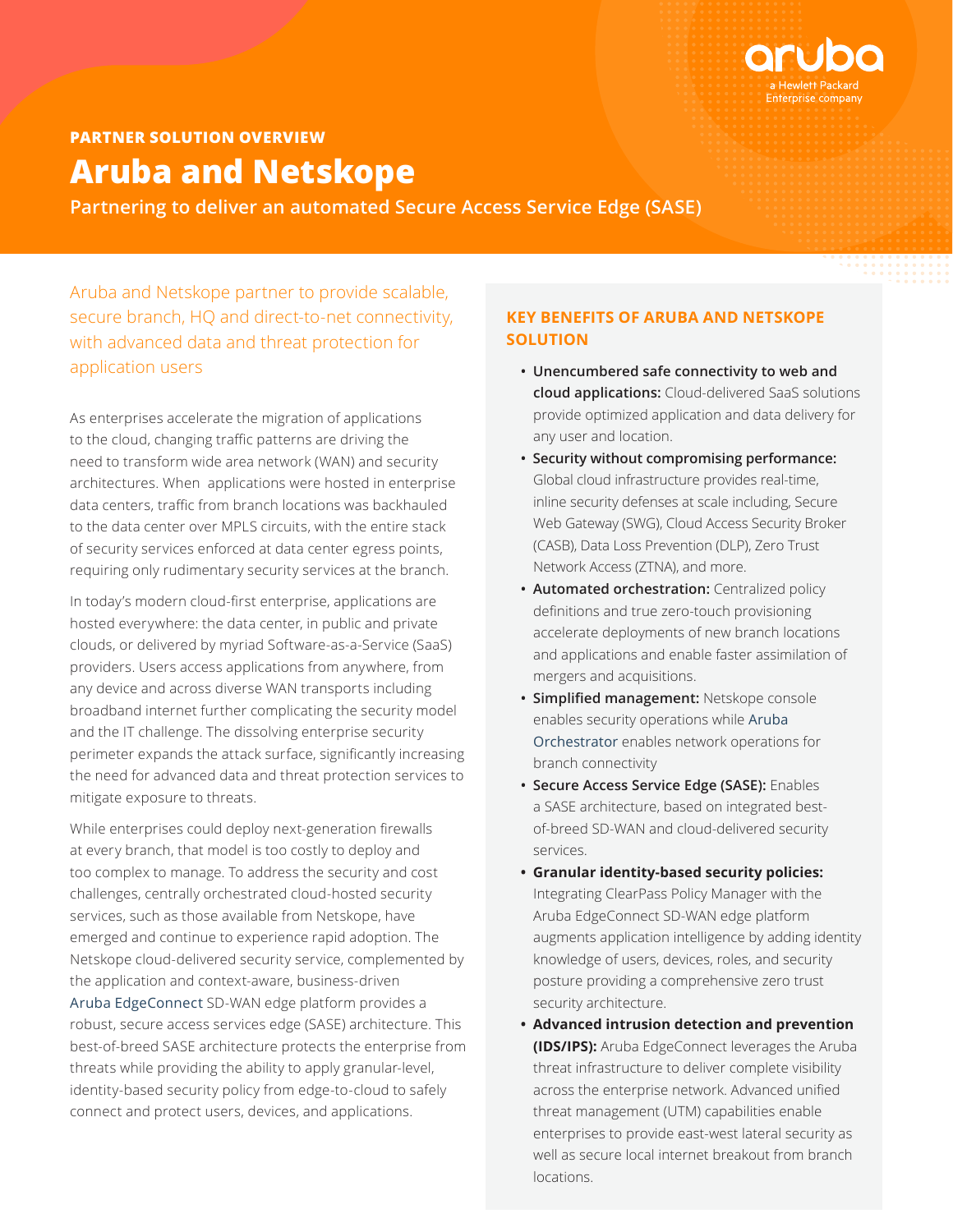# **APPLICATION MIGRATION TO THE CLOUD COMPELS WAN AND SECURITY TRANSFORMATION**

For many enterprises, migrating applications to the cloud presents a number of challenges. End-user application experience is impacted by latency, and thus, cloud-hosted applications perform better when the end-user connects directly over the internet from the branch site.

The traditional approach of backhauling all application traffic through an enterprise data center via an expensive MPLS connection only adds to the latency, degrading application performance and end user quality of experience. Adoption of local internet breakout to cloud-hosted (IaaS) and SaaS applications directly from branch locations not only optimizes available bandwidth but also reduces any latency that can negatively impact performance and user productivity.

The cloud-first paradigm calls for new methods to secure the access to hundreds or even thousands of cloud applications. Traditionally, when applications were hosted within the enterprise data center, guarding the enterprise against the unsafe internet was relatively straightforward with the deployment of expensive next-generation firewalls. But to deliver a high quality of experience for cloud-hosted applications, enterprises need a high-performance, secure network, built on a highly available foundation that can support local internet breakout from the branch reliably

while protecting the business from threats. An advanced SD-WAN solution enables enterprises to intelligently break out cloud-destined traffic locally from branch sites over the internet. Additionally, the ability to support microsegmentation and granular policy enforcement provides enterprises with the ability to secure their WAN, adhere to compliance mandates and defend against breaches. And with the comprehensive cloud-delivered security service from Netskope, the end-user is protected when accessing cloud applications from remote branch locations. Together, Aruba and Netskope, deliver a SASE architecture that uniquely addresses the evolving business needs faced by today's cloud-first enterprises.

# **EDGE-TO-CLOUD SECURITY WITH ARUBA AND NETSKOPE**

Cloud-hosted security services, such as Netskope, have emerged to provide a superior security alternative for cloudfirst enterprises. Centrally managed cloud-delivered security services deliver protection for all users, supported by consistent policies and policy enforcement across hundreds or even thousands of sites - without buying, deploying or managing any physical security appliances.

Aruba First-packet iQ application classification technology automatically identifies more than 10,000 SaaS applications



# First-packet iQ enables application visibility and control

Figure 1: First-packet iQ application identification and classification enables granular traffic steering to enforce application- specific QoS and security policies.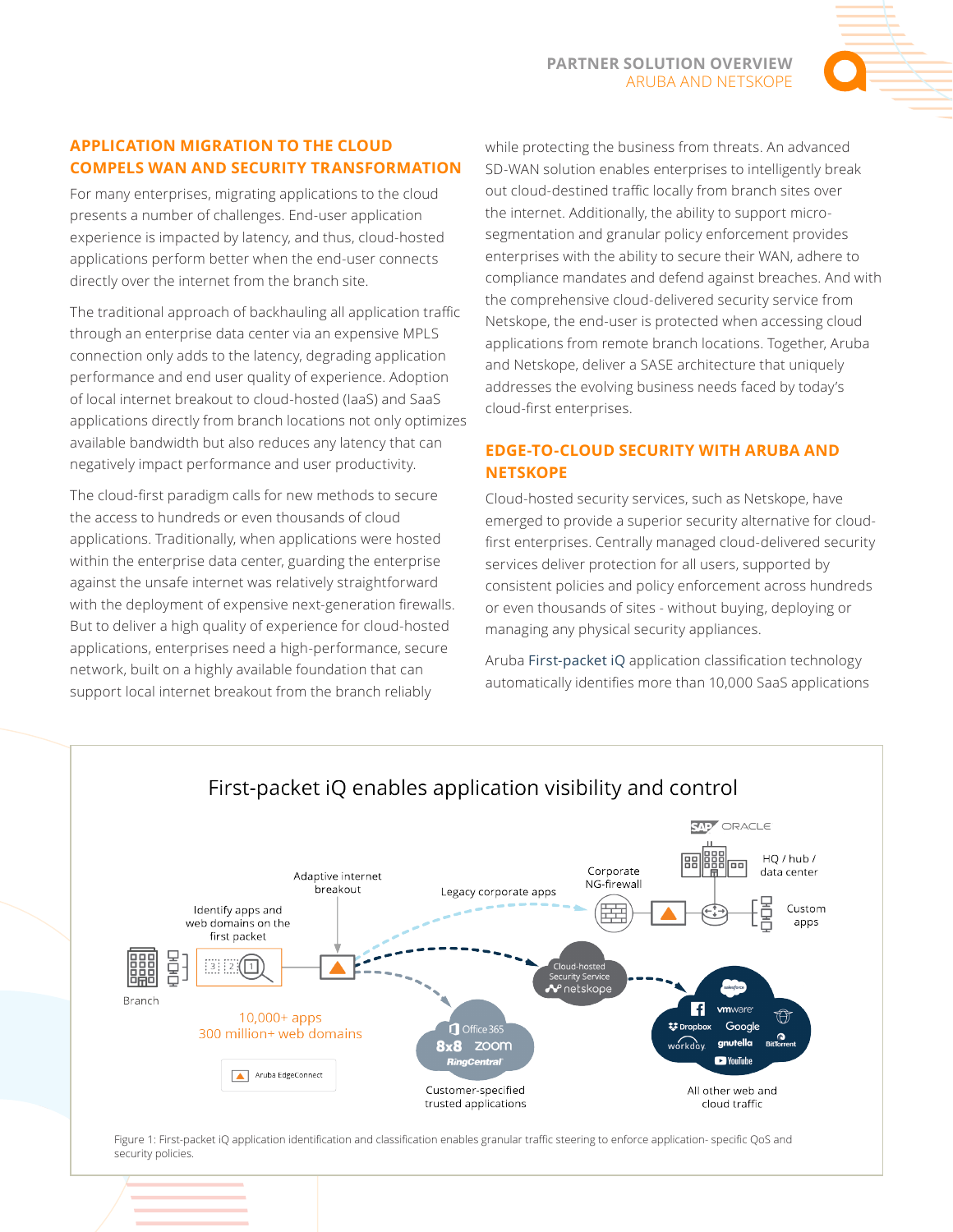#### **PARTNER SOLUTION OVERVIEW**  ARUBA AND NETSKOPE



and 300 million web domains on the first packet, enabling granular traffic steering and security policy enforcement. For instance, a business-driven security policy may include:

- Send data center-hosted application traffic back to headquarters across MPLS
- Send trusted SaaS traffic, like UcaaS, directly to the SaaS provider across the internet
- Send all other internet-destined traffic such as Box, Salesforce and web browsing to the Netskope clouddelivered security service for security inspection prior to handing off to the providers' cloud

Ensuring SaaS performance over the internet is far more complicated than it is for conventional applications that run over MPLS or a private network. The challenge is that even if IT managers can identify the SaaS application, they may be unable to improve its performance since network performance is critical to SaaS, and the internet does not provide the same level of SLAs as MPLS services. Aruba provides a number of advanced features that optimize SaaS application performance over the internet including:

- **-** Cloud Intelligence
- **-** Efficient DNS query resolution
- **-** Intelligent Internet Breakout
- **-** Intelligent Cloud Breakout
- **-** O365 integration
- **-** Support for custom-defined applications

## **SCALABLE, COMPREHENSIVE BUSINESS CONNECTIVITY AND SECURITY**

The Aruba EdgeConnect SD-WAN edge platform streamlines WAN edge infrastructure at branch locations. The Aruba EdgeConnect platform provides optimal networking services by delivering high-performance, reliable access to public cloud services, private data centers, and SaaS-based enterprise applications for branch offices, headquarters and users. Integration with the Netskope Security Cloud provides complementary security services including a next-generation SWG, an advanced CASB, both with API-enabled and inline protections, as well as comprehensive data and threat protection for users, applications and data on any device and location. These security services are all



Figure 2: Aruba EdgeConnect SD-WAN integration with Netskope Security Cloud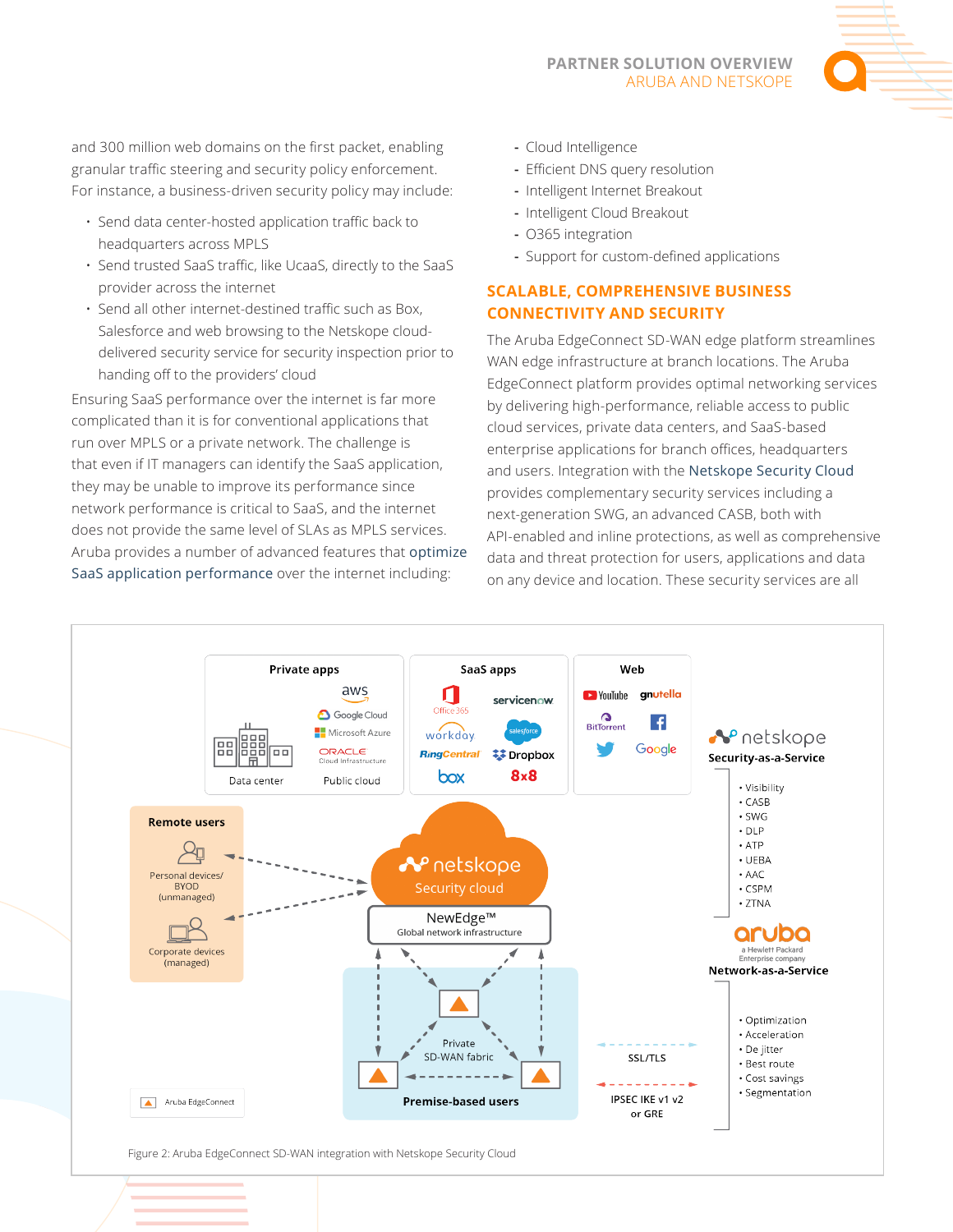#### **PARTNER SOLUTION OVERVIEW**  ARUBA AND NETSKOPE



managed from a single console with unified policy controls and intuitive reports and dashboards for SaaS, IaaS, and web environments. The integrated Aruba and Netskope solution delivers the promise of the SASE architecture: a thin branch WAN edge with comprehensive cloud-delivered security and management.

The Aruba EdgeConnect SD-WAN edge platform supports physical and virtual appliances that deliver consistent, highly available application performance, even for latency-sensitive applications such as voice and video. Aruba EdgeConnect appliances connect to build an SD-WAN fabric and communicate via secure IPSec tunnels to one another as well as to the Netskope Security Cloud.

Branch offices connect to the enterprise data center to access on-prem data center hosted applications and route to the [Netskope NewEdge](https://www.netskope.com/platform/newedge) network infrastructure (a global network infrastructure that enables Netskope Security Cloud to deliver real-time security without the traditional security and performance trade-off) when accessing cloud applications and services.

Similarly, headquarters-based application traffic traverses the SD-WAN fabric for branch access and is routed through the NewEdge network infrastructure when accessing cloud apps. Aruba EdgeConnect continuously monitors the entire SD-WAN fabric and underlying WAN transport services and automatically adapts to changing conditions to deliver optimal application performance, even when network changes, congestion or impairments occur.

From the Aruba Orchestrator, IT can configure tunnels from each enterprise branch site location to the NewEdge network infrastructure, where the Netskope cloud-delivered security service applies granular security controls and advanced data and threat protection. IT centrally defines the businessdriven policies that dictate how applications are delivered across the SD-WAN fabric from Aruba Orchestrator.

From a single pane of glass, IT can quickly define quality of service (QoS) policies, failover prioritization and service chaining to third-party network and security services, such as the Netskope Security Cloud. Aruba Orchestrator also provides historical and real-time dashboards displaying a wealth of metrics for network health, application performance, network performance, WAN transport service performance and more.

Remote users outside of the Aruba SD-WAN fabric connect directly to the Netskope Security Cloud via encrypted SSL/ TLS communications whereby the aforementioned security controls are applied. Remote workers using corporate or managed devices are assigned the lightweight Netskope Client, which provides several key functions: it steers all traffic to the Netskope Security Cloud, it delivers consistent notifications to end users for coaching and guidance purposes when users violate a policy, and it can provide the identity of the user with no additional setup needed by the customer. Remote workers in branch offices or those using their own personal or unmanaged devices such as in organizations supporting Bring Your Own Device (BYOD), would be directed to the Netskope Security Cloud via its reverse proxy functionality where subsequent security controls would be applied. The reverse proxy also is used in situations where the client device is not using the Netskope Client.

Together, Aruba and Netskope provide comprehensive edge-to-cloud security that fulfills and supports the Gartner Secure Access Service Edge (SASE) design philosophy in which cloud-managed network services (e.g. SD-WAN, routing, segmentation, IDS/IPS, zone-based stateful firewall and WAN optimization) are combined with cloud-native, converged single-pass security controls (e.g. CASB, SWG, DLP, ZTNA) to offer organizations with a highly-scalable, fast and secure environment that protects users and data no matter where they are.